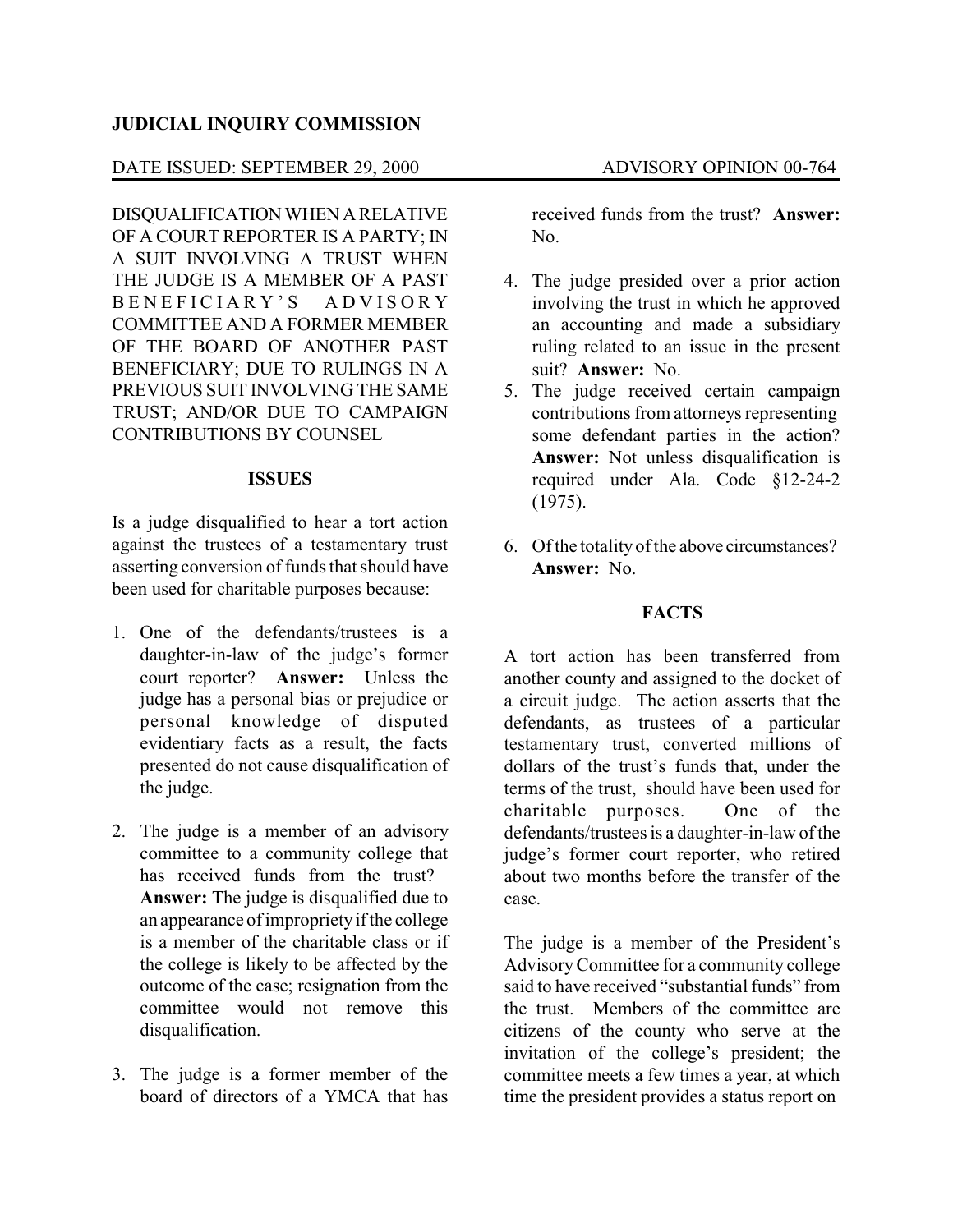the college (e.g., enrollment, and faculty and staff changes) and entertains suggestions, observations, and perhaps recommendations from the committee. The judge states that the committee is basically a community relations body that helps the president stay in touch with and foster good relations with the community. The committee has no official status or authority to the judge's knowledge, and the judge receives no compensation for serving on the committee. A recusal motion filed by the plaintiffs in the action alleges without ex- planation that the college's "interest in the matter could be adverse to the Charitable Class and the Court's association with the college could raise reasonable questions as to the impartiality of the Court."

The judge used to be a member of the Board of Directors of a YMCA said to have also received "substantial funds" from the trust. His membership on the board ended sometime in 1998. The recusal motion alleges without explanation that the YMCA's "interest in this matter could be adverse to the Charitable Class and the Court's association with the ... YMCA could raise reasonable questions as to the impartiality of the Court."

The will under which the trust was created provided certain trust funds for charitable contributions to be used in a specified county in Alabama and another specified county in Florida. The judge presided over an earlier action involving the trust in which he approved an accounting for a certain period of time. The decree in that action contains the statement that "the Attorney General of the State of Alabama has been made a party hereto, therebyadequatelyrepresenting the interest of all potential charitable income beneficiaries." The recusal motion alleges

that this issue "is central to any question of *res judicata*" in the current action.

An amended recusal motion alleges the judge is disqualified because counsel for some defendant parties made contributions to the judge's current campaign for reelection in excess of the amount specified in Ala. Code §12-24-2 (1975). One of the contributions from the firm in question was returned by the judge before the amount stated in the statute was exceeded, and the total contributions retained do not exceed that amount. A transcript excerpt and other documentation indicate that the parties have already agreed that the defendants represented by the firm in question should be dismissed from the suit; they have not been dismissed only because the judge has not yet ruled on the original recusal motion.

# **DISCUSSION**

In AdvisoryOpinion 96-620, the Commission addressed the situation of a familial relationship between a party and the judge's court reporter as follows:

With regard to your final inquiry, this Commission has previously held that a judge is not disqualified by the mere fact that a party is related by blood or marriage to the judge's court reporter. AdvisoryOpinions 79-62, 93-513, and 94-535. The Commission has also previously held that the judge in such a situation should reveal the relationship to the parties and their attorneys in order to avoid any appearance of impropriety. Advisory Opinions 93-513 and 94-535. Of course, if the judge has an actual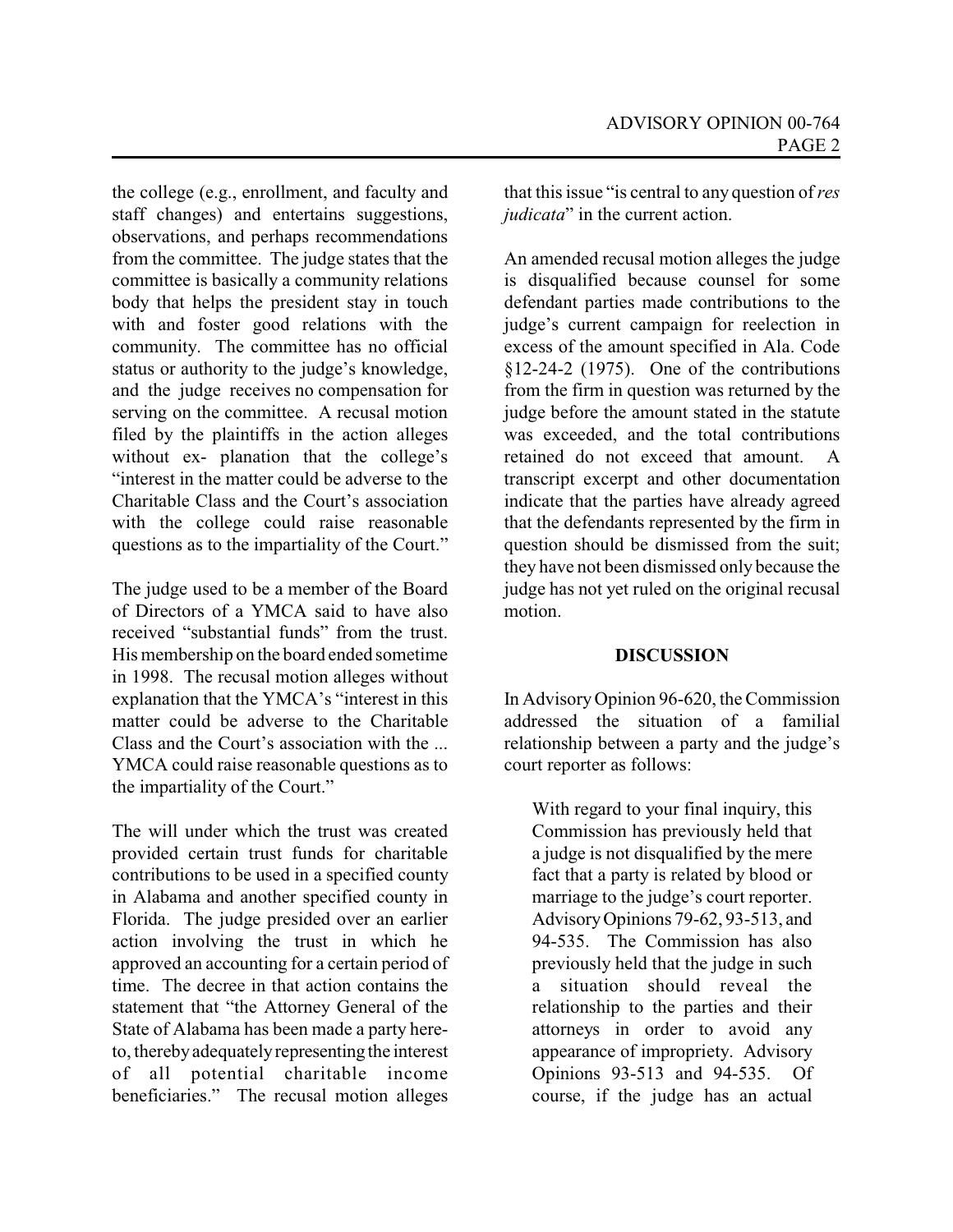personal bias or prejudice concerning a party or personal knowledge of disputed evidentiary facts as a result of his court reporter's relationship to a party, then he would be disqualified under Canon 3C(1)(a). Otherwise, the judge would only be disqualified if there are additional circumstances beyond the mere relationship of the court reporter to the party which would cause the judge's impartialityto be reasonably questioned. The Commission notes that if such additional circumstances exist, and if assigning a different court reporter to the particular case would remove the appearance of partiality, the assignment of a different court reporter would be an alternative to recusal.

Advisory Opinion 96-620 involved the same trust and the same familial relationship as in the present advisory opinion request. If the judge has an actual personal bias or prejudice concerning a party or personal knowledge of disputed evidentiary facts as a result of his former court reporter's relationship to a party, then he is disqualified under Canon  $3C(1)(a)$ . Otherwise, the Commission is of the opinion that the facts presented do not require the disqualification of the judge on account of his former court reporter's relationship to a party.

Canon  $3C(1)$  provides generally that a judge is disqualified whenever the judge's "impartialitymight reasonablybe questioned." The test under this provision is: "Would a person of ordinary prudence in the judge's position knowing all of the facts known to the judge find that there is a reasonable basis for questioning the judge's impartiality?" *In re* *Sheffield*, 465 So.2d 350, 356 (Ala. 1984). The question under Canon 3C(1) is not whether the judge is impartial in fact, but rather whether another person, knowing all of the circumstances, might reasonably question the judge's impartiality. *Ex parte Duncan*, 638 So.2d 1332, 1334 (Ala. 1994).

In the present case, the Commission is of the opinion that the judge is disqualified under the general provision in Canon 3C(1) if the community college on whose advisory committee the judge serves is a member of the plaintiff charitable class or if the college is likely to be affected by the outcome of the case. The Commission also finds that, under the facts in this case, the question as to the judge's impartiality existing under such circumstances would not be removed by resignation of the judge from the advisory committee.

It does not appear to the Commission that the judge's former membership on the board of directors of the YMCA causes disqualification of the judge under either the general provision of Canon  $3C(1)$  or any of that canon's subsections.

The Commission has addressed whether a judge is disqualified to hear a case on account of previous judicial involvement with related litigation. In Advisory Opinion 98-702, the Commission wrote:

Recusal is not required on account of a judge having prior familiarity with the case derived from having previously tried the same case or a related case. Advisory Opinions 89- 375, 93-510, and 93-511. "The rule against prior personal knowledge only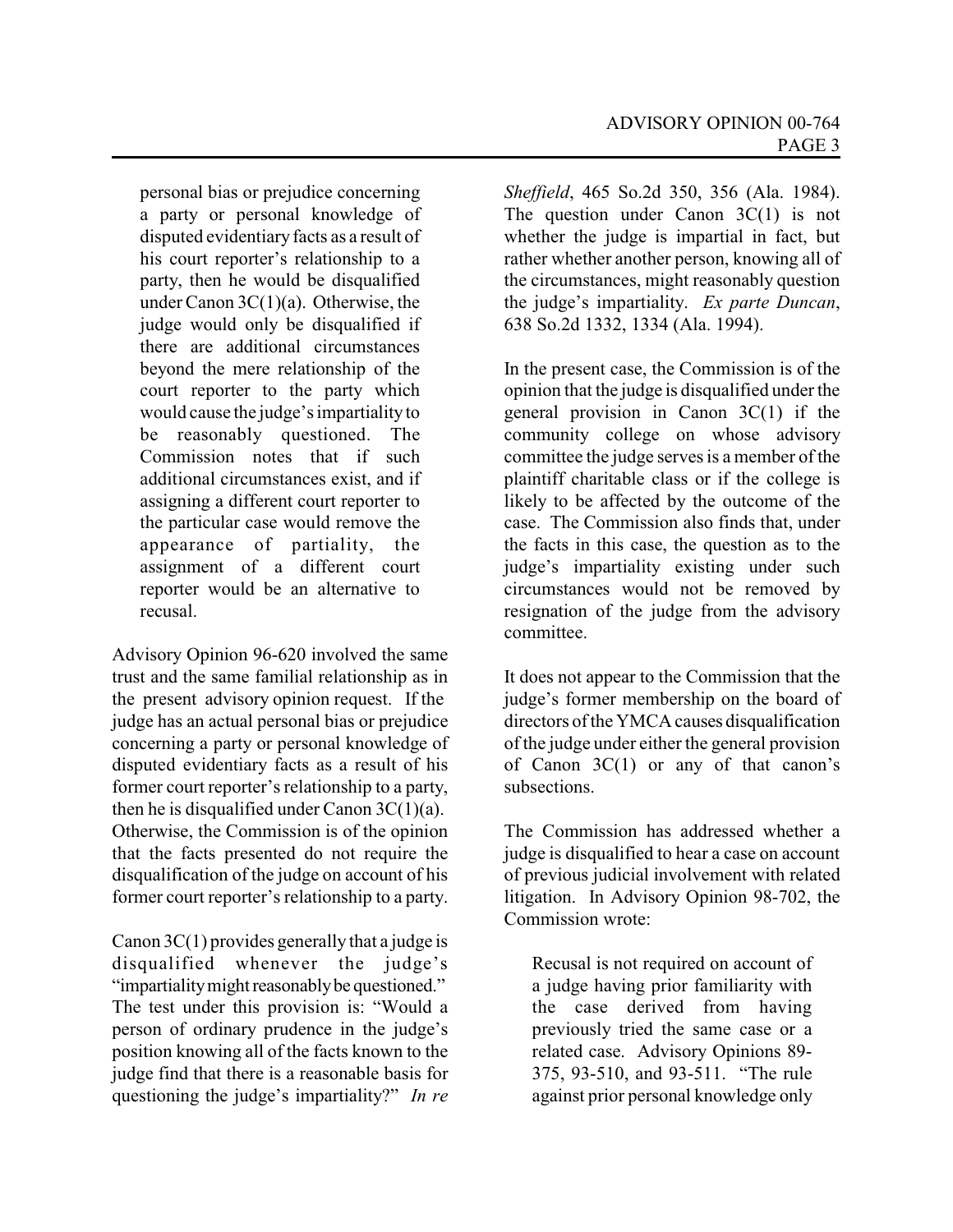applies to knowledge garnered from extrajudicial sources. Knowledge about matters in a proceeding that has been obtained by a judge within the proceeding itself or within another legal proceeding is permissible and does not call for disqualification." J. Shaman, S. Lubet, J. Alfini, Judicial Conduct and Ethics, §4.10 at 113 (1995).

Further, the bias necessary to disqualify a judge generallymust arise from an extrajudicial source, and involve an opinion on the merits based on something other than what the judge has learned from participating in the particular case or a prior case. *See* Advisory Opinions 83-188, 89-375, 92-449, 93-510, and 97-639. The mere fact that a judge has heard and made factual findings in a prior related case is not ground for disqualification. Advisory Opinions 83-188, 86-267, 89-350, 89-375, 92-449, 97-639, and 98-685.

The fact that a judge has heard evidence and rendered a decision adverse to a party in a former proceeding does not disqualify the judge to try a later case involving the same issue. Advisory Opinion 93-510, citing *Lindsey v. Lindsey*, 229 Ala. 578, 580, 158 So. 522 (1934). Thus, it is the opinion of the Commission that the judge is not disqualified due to the subject rulings he made in the prior action involving an accounting.

The Commission last addressed Ala. Code §12-24-2 (1975) in AdvisoryOpinion 99-725:

The Commission is not authorized to determine the validityor enforceability of Section 12-24-2, nor is it authorized to advise a judge that he is exempt from compliance with any statutory mandate, in the absence of an adjudication or other authoritative declaration of invalidity or unenforceability. In the opinion of the Commission, the enforceability of this statute is a legal question which the judge himself may address.

Your second question deals with whether a judge, separate and apart from the requirements of  $\S$  12-24-2, must recuse himself from a case in which an attorney or party has contributed \$2,000 or more to the judge's campaign for judicial office. The Commission has previously opined that the mere receipt of campaign contributions from an attorney or party involved in a case does not cause disqualification. Advisory Opinions 98-698 and 96- 607. Except to the extent that § 12- 24-2 may have applicability, the Commission reaffirms those opinions.

In the opinion of the Commission, the judge is not disqualified on account of the campaign contributions alleged unless his disqualification is legally required under §12- 24-2. The Commission cannot determine the validity or enforceability of this statute. The Commission notes that the facts in the present case also raise an additional legal question which the Commission may not address as to